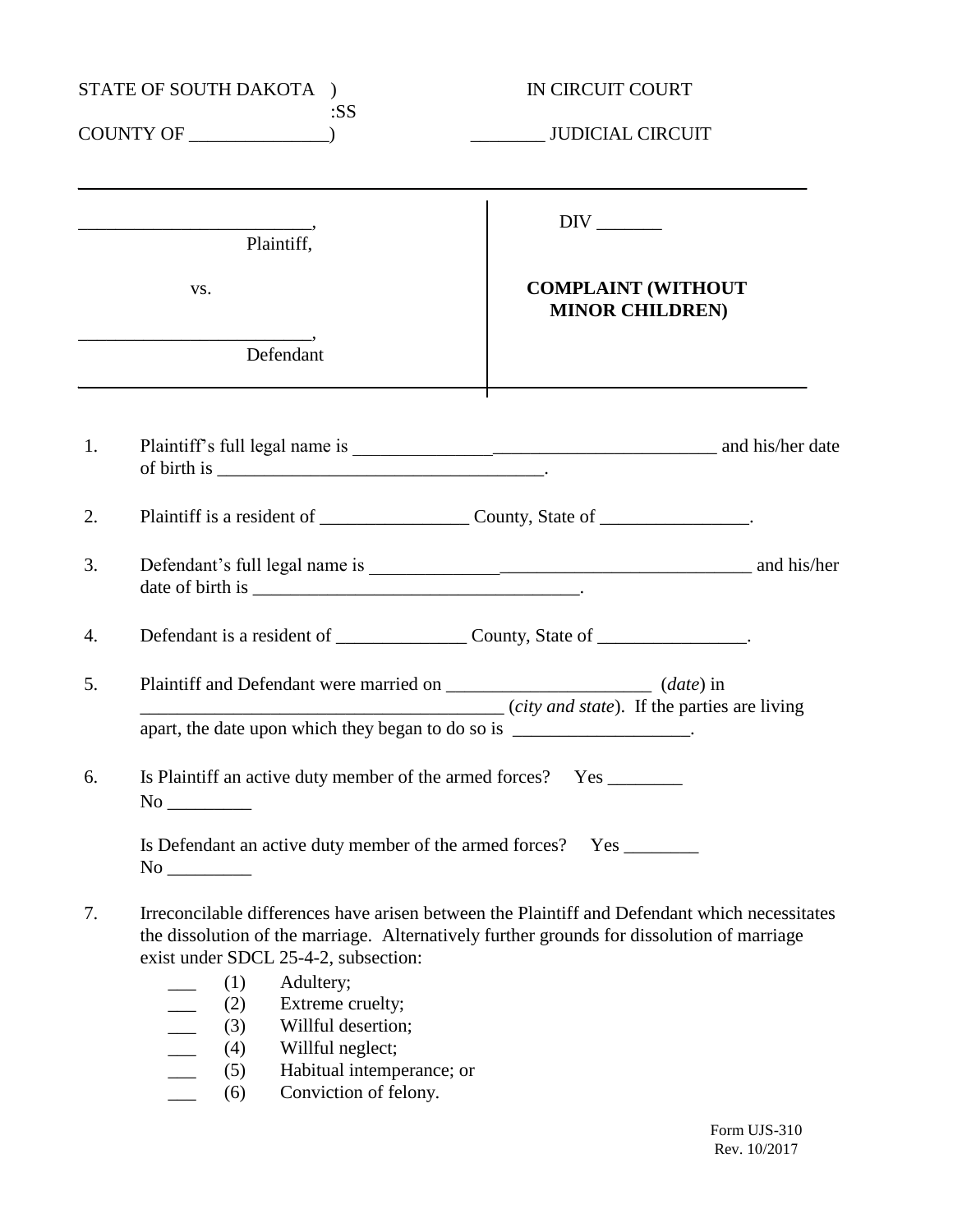- 8. We do not have any children which have been born to or adopted by the parties. Neither spouse is currently pregnant.
- 9. The parties have accumulated property and/or debts during the course of the marriage which must be equitably divided. Yes \_\_\_\_\_\_\_\_\_ No \_\_\_\_\_\_\_\_\_
- 10. Plaintiff seeks spousal support (alimony). Yes \_\_\_\_\_\_\_\_ No \_\_\_\_\_\_\_\_\_

**WHEREFORE,** Plaintiff prays for Judgment as follows:

- 1. For a Judgment and Decree of Divorce dissolving the marriage of the parties;
- 2. For an equitable division of the marital property and debts;
- 3. That Plaintiff's / Defendant's (*circle one*) last name be restored to:

\_\_\_\_\_\_\_\_\_\_\_\_\_\_\_\_\_\_\_\_\_\_\_\_\_\_\_\_\_\_\_\_. Date of birth:\_\_\_\_\_\_\_\_\_\_\_\_\_\_\_\_\_\_\_\_\_;

\_\_\_\_\_\_\_\_\_\_\_\_\_\_\_\_\_\_\_\_\_\_\_\_\_\_\_\_\_\_\_\_\_\_\_\_\_\_\_

\_\_\_\_\_\_\_\_\_\_\_\_\_\_\_\_\_\_\_\_\_\_\_\_\_\_\_\_\_\_\_\_\_\_\_\_\_\_\_

\_\_\_\_\_\_\_\_\_\_\_\_\_\_\_\_\_\_\_\_\_\_\_\_\_\_\_\_\_\_\_\_\_\_\_\_\_\_\_

\_\_\_\_\_\_\_\_\_\_\_\_\_\_\_\_\_\_\_\_\_\_\_\_\_\_\_\_\_\_\_\_\_\_\_\_\_\_\_\_

\_\_\_\_\_\_\_\_\_\_\_\_\_\_\_\_\_\_\_\_\_\_\_\_\_\_\_\_\_\_\_\_\_\_\_\_\_\_\_\_

- 4. For alimony, if requested above; and
- 5. For such other and further relief as may be equitable and just.

Dated this \_\_\_\_\_\_\_\_\_\_ day of \_\_\_\_\_\_\_\_\_\_\_\_\_\_\_\_\_\_\_\_\_\_\_\_\_, 20\_\_\_\_.

Plaintiff's Signature

Print Plaintiff's name

Mailing Address

City/State/Zip

Phone Number